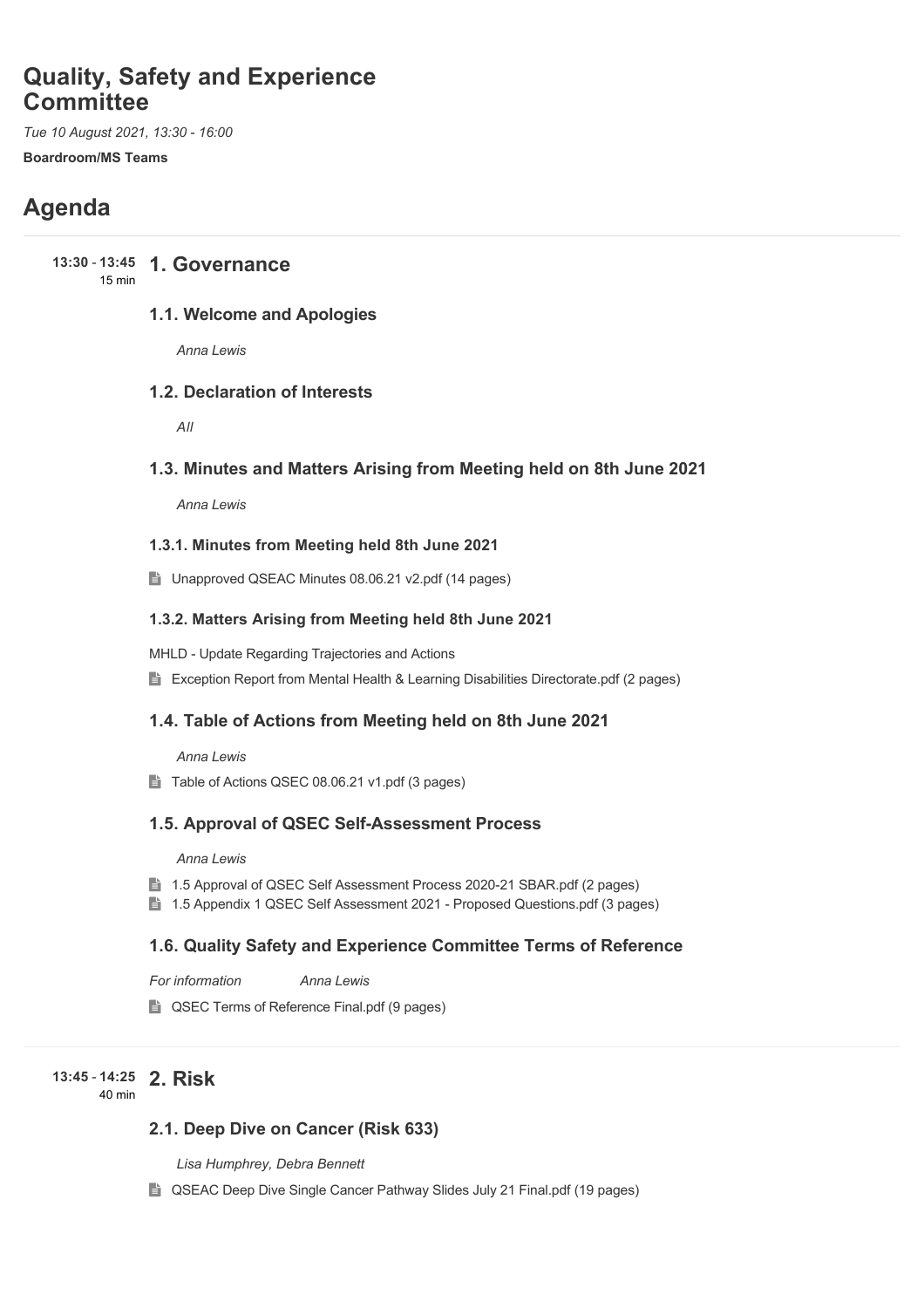### **2.2. Deep Dive on Stroke**

*Dr Senthil Kumar/ Bethan Andrews*

Deep Dive - Stroke Performance.pdf (10 pages)

#### **2.3. Nosocomial COVID-19 Review and Update**

#### *Sian Passey*

■ Nosocomial COVID Infections Report August 2021 Final.pdf (11 pages)

# **3. Assurance 14:25** - **15:05**

 $40 \text{ min}$ 

# **3.1. Quality and Safety Assurance Report**

*Sian Passey*

■ 3.1 Quality and Safety Assurance Report August 2021 (slides) Final.pdf (16 pages)

#### **3.2. Accessing Emergency Specialist Spinal Services Update**

*Claire Hathaway*

Accessing Emergency Spinal Services Update QSE Final.pdf (3 pages)

### **3.3. Clinical Audit Update**

*Ian Bebb and Peter Cnudde*

- **E** Clinical Audit Update QSEC August 2021 (Draft).pdf (5 pages)
- National Joint Registry.pdf (23 pages)

### **3.4. Waiting List Support Programme Update**

*Sian Hopkins and Marilize Preez*

- QSEC Report Template WLSS 100821.pdf (7 pages)
- **E** Appendix 1 Waiting List Support Full Evaluation FV.pdf (101 pages)

#### **4. Sub-Committee Reports 15:05** - **15:20**

15 min

# **4.1. Operational Quality, Safety and Experience Sub-Committee Update Report and Revised Terms of Reference For Approval**

#### *Alison Shakeshaft*

- OQSESC Update Report to QSEAC July 2021 For AS to approve.pdf (4 pages)
- Appendix 1 OQSESC Revised ToR for QSEAC Approval v9.pdf (7 pages)

# **4.2. Listening and Learning Sub-Committee Update Report**

#### *Louise O'Connor*

Exception Report from LLSC.pdf (3 pages)

#### **5. Operational Group Updates 15:20** - **15:40**

20 min

**5.1. Effective Clinical Practice Advisory Panel Update**

*Dr Subhamay Ghosh*